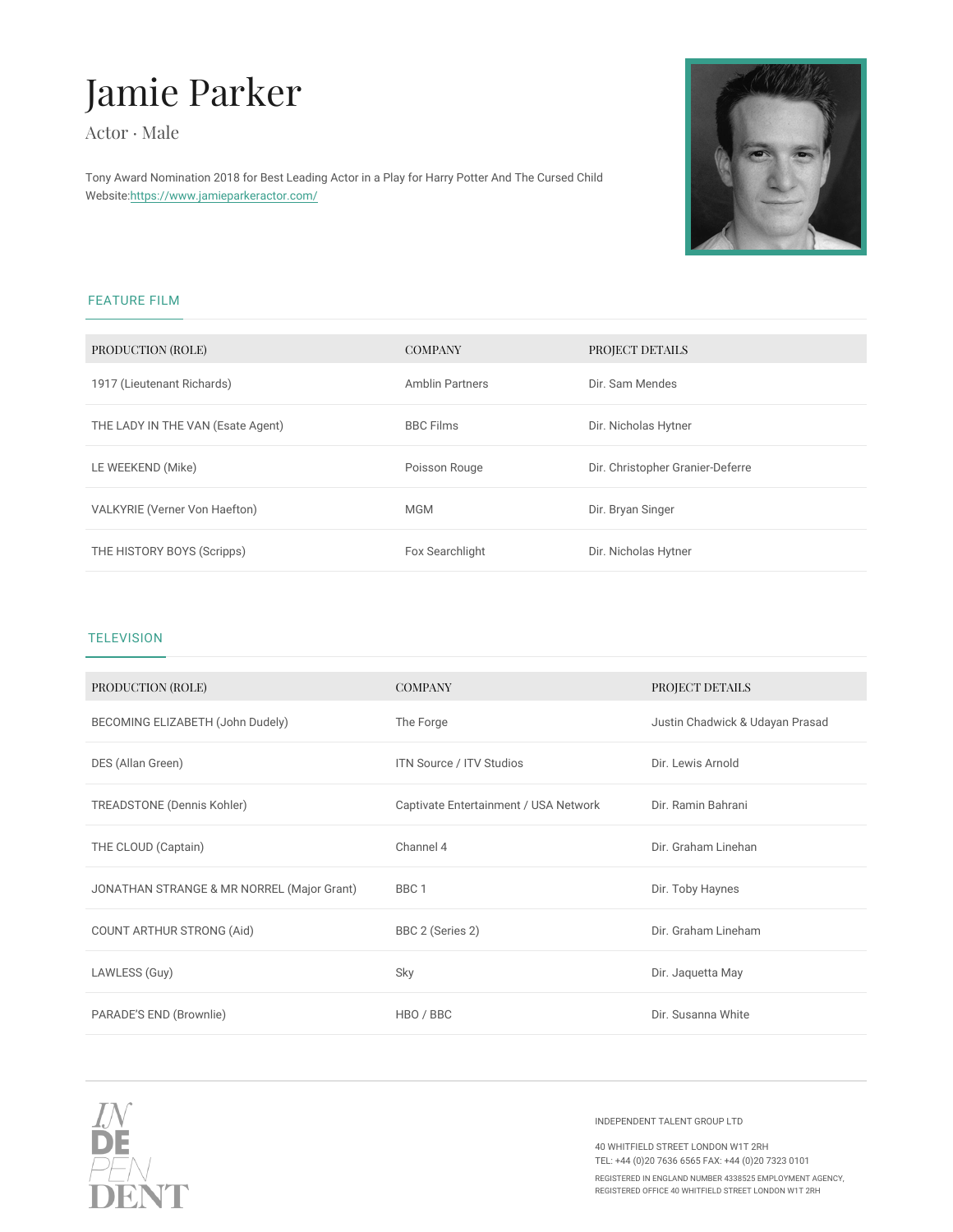| SILK (Captain Cassidy)              | <b>BBC</b>                 | Dir. Peter Hoar                  |
|-------------------------------------|----------------------------|----------------------------------|
| THE HOUR (Peter Darrell)            | Kudos                      | Dir. Coky Geidroyc               |
| <b>BURN UP</b>                      | Kudos                      | Dir. Omar Madha                  |
| HORNE AND CORDEN                    | <b>Tiger Aspect</b>        | Dirs. Kathy Burke & Dave Skinner |
| IMAGINE VAN GOGH (Theo Van Gogh)    | <b>BBC</b>                 | Dir. Andrew Hutton               |
| SILENT WITNESS (Alan Peters)        | <b>BBC</b>                 | Dir. Diarmuid Lawrence           |
| MAXWELL (Farquher)                  | <b>BBC</b>                 | Dir. Colin Barr                  |
| AS IF (Toby)                        | <b>Carnival Films</b>      | Dir. Barnaby Sothcombe           |
| WIRE IN THE BLOOD (Peter Gant)      | <b>Coastal Production</b>  | Dir. Alex Pillai                 |
| FOYLE'S WAR (Bruce Leighton Morris) | <b>Greenlit Production</b> | Dir. Jeremy Silberston           |

#### THEATRE

| PRODUCTION (ROLE)                                   | <b>COMPANY</b>                                          | PROJECT DETAILS                                                                                                            |
|-----------------------------------------------------|---------------------------------------------------------|----------------------------------------------------------------------------------------------------------------------------|
| THE DOCTOR (Father)                                 | <b>ATG</b>                                              | Dir. Robert Ike                                                                                                            |
| HARRY POTTER AND THE CURSED CHILD (Harry<br>Potter) | Palace Theatre, West End and Lyric Theater,<br>Broadway | Dir. John Tiffany<br>Olivier Award Winner for Best Actor<br>Tony Award Nomination 2018 for Best Leading<br>Actor in a Play |
| <b>GUYS &amp; DOLLS (Skye Masterson)</b>            | The Savoy Theatre, West End                             | Dir. Gordon Greenberg                                                                                                      |
| HIGH SOCIETY (Mike Conor)                           | Old Vic Theatre                                         | Dir. Maria Friedman                                                                                                        |
| ASSASINS (Balladeer)                                | Menier Chocolate Factory                                | Dir. Jamie Lloyd                                                                                                           |
| GUYS & DOLLS (Skye Masterson)                       | <b>Chichester Festival Theatre</b>                      | Dir. Gordon Greenberg                                                                                                      |
| CANDIDA (Morell)                                    | Theatre Royal Bath                                      | Dir. Simon Godwin                                                                                                          |
| PROOF (Hal)                                         | <b>Menier Chocolate Factory</b>                         | Dir. Polly Findlay                                                                                                         |
| CAT ON A HOT TIN ROOF (Bric)                        | West Yorkshire Playhouse                                | Dir. Sarah Esdaile                                                                                                         |
| HENRY V (Henry V)                                   | <b>Globe Theatre</b>                                    | Dir. Dominic Dromgoole                                                                                                     |
| KING JAMES BIBLE (Various)                          | <b>National Theatre</b>                                 | Dir. Polly Findlay                                                                                                         |
| RACING DEMON (Rev Tony Harris)                      | Sheffield Crucible                                      | Dir. Daniel Evans                                                                                                          |